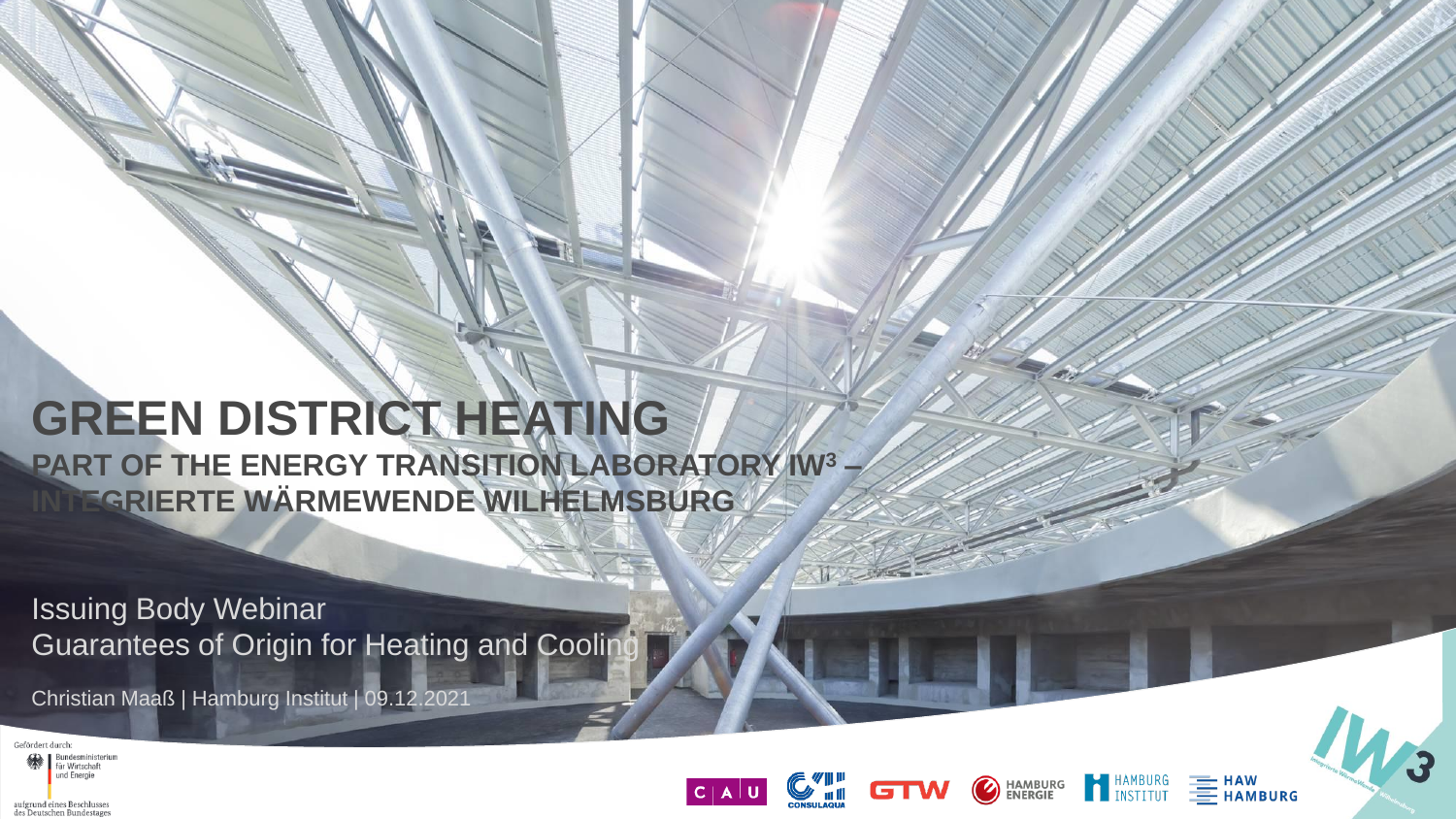## **IW<sup>3</sup> – INTEGRIERTE WÄRMEWENDE WILHELMSBURG (INTEGRATED HEATING TRANSITION WILHELMSBURG)**



- **Aim:** Implementation of a sustainable, affordable and sectorally integrated heating supply
- **Partners:** HAMBURG ENERGIE GmbH (Lead), Hamburg Energie Geothermie GmbH (HEGeo), CONSULAQUA mbH, Hamburg University of Applied Sciences (HAW), Christian-Albrechts-Universität (Kiel University, CAU), HIR Hamburg Institut Research gGmbH
- **Funding:** Reallabore der Energiewende (Regulatory sandboxes – testing environments for innovation and regulation)

August 2020 –

July 2024



Gefördert durch:

aufgrund eines Beschlusses des Deutschen Bundestages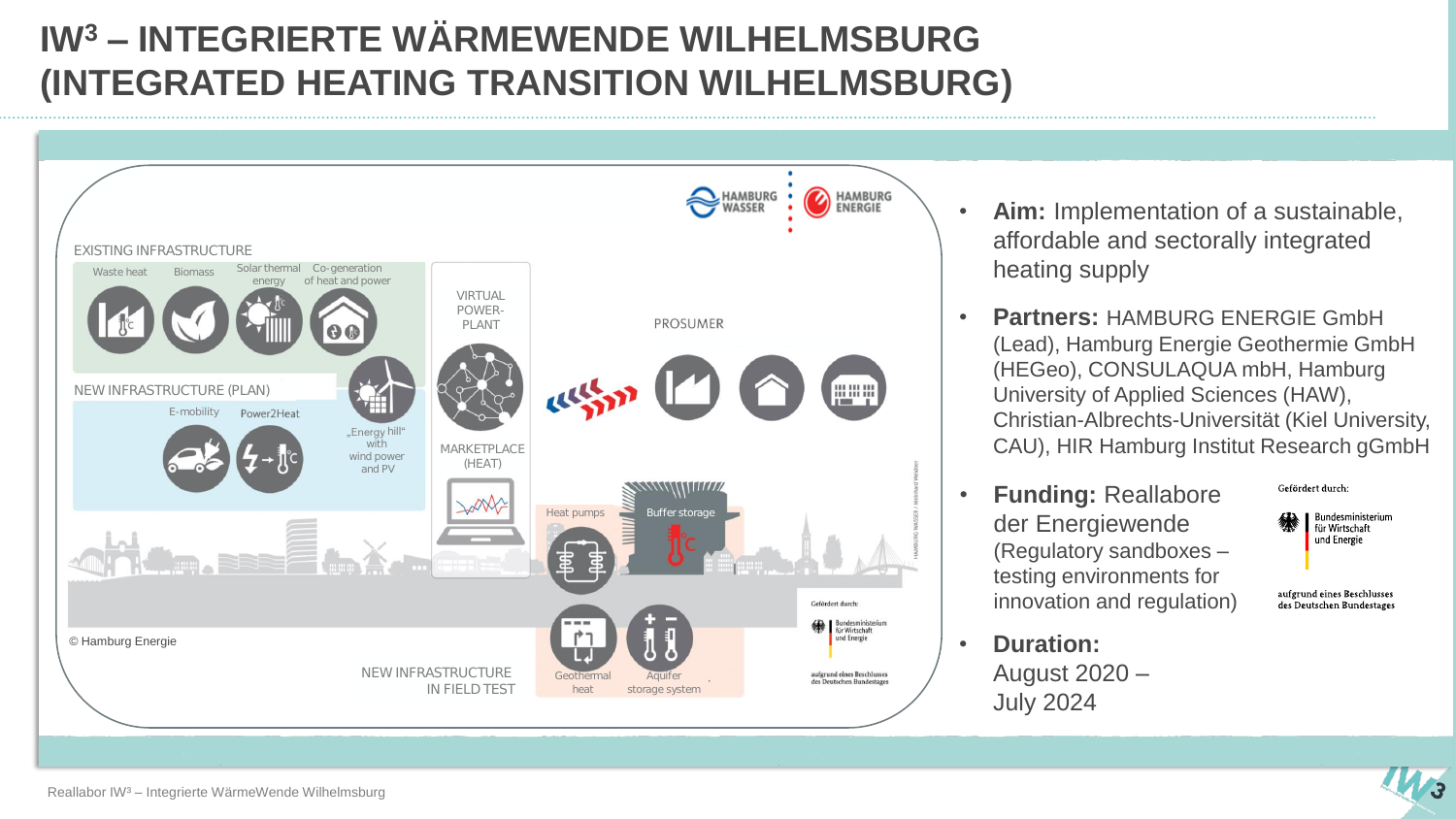### **IW<sup>3</sup> IS A PIONEER PROJECT AIMING AT A TRANSPARENT, EASY AND MORE VALUABLE DISTRIBUTION OF SUSTAINABLE DISTRICT HEATING**

|                                                                 | <b>Marketplace for heating</b>                                                          | • Development and technical realisation                                                                                                                                                                                     |
|-----------------------------------------------------------------|-----------------------------------------------------------------------------------------|-----------------------------------------------------------------------------------------------------------------------------------------------------------------------------------------------------------------------------|
| VIRTUAL<br>POWER-<br><b>PLANT</b><br>MARKETPLACE<br>(HEAI)<br>₩ | (HAMBURG UNIVERSITY OF<br><b>APPLIED SCIENCES HAW)</b>                                  | • Real-life test in heating grid in Hamburg Wilhelmsburg (operated<br>by Hamburg Energie)                                                                                                                                   |
|                                                                 | <b>Real-time verification</b><br>of CO <sub>2</sub> via blockchain<br>(HAMBURG ENERGIE) | • Research and development for a practicable energy and<br>$CO2$ verification in real time.<br>• Marketing via blockchain-capable smart meter infrastructure                                                                |
|                                                                 | <b>Green district heating</b><br>(HAMBURG INSTITUT)                                     | • Development and realisation of a pilot guarantee of origin registry<br>for sustainable heating and cooling<br>• Aim: Allowing for a better marketing of certified green district<br>heating and cooling at a higher value |

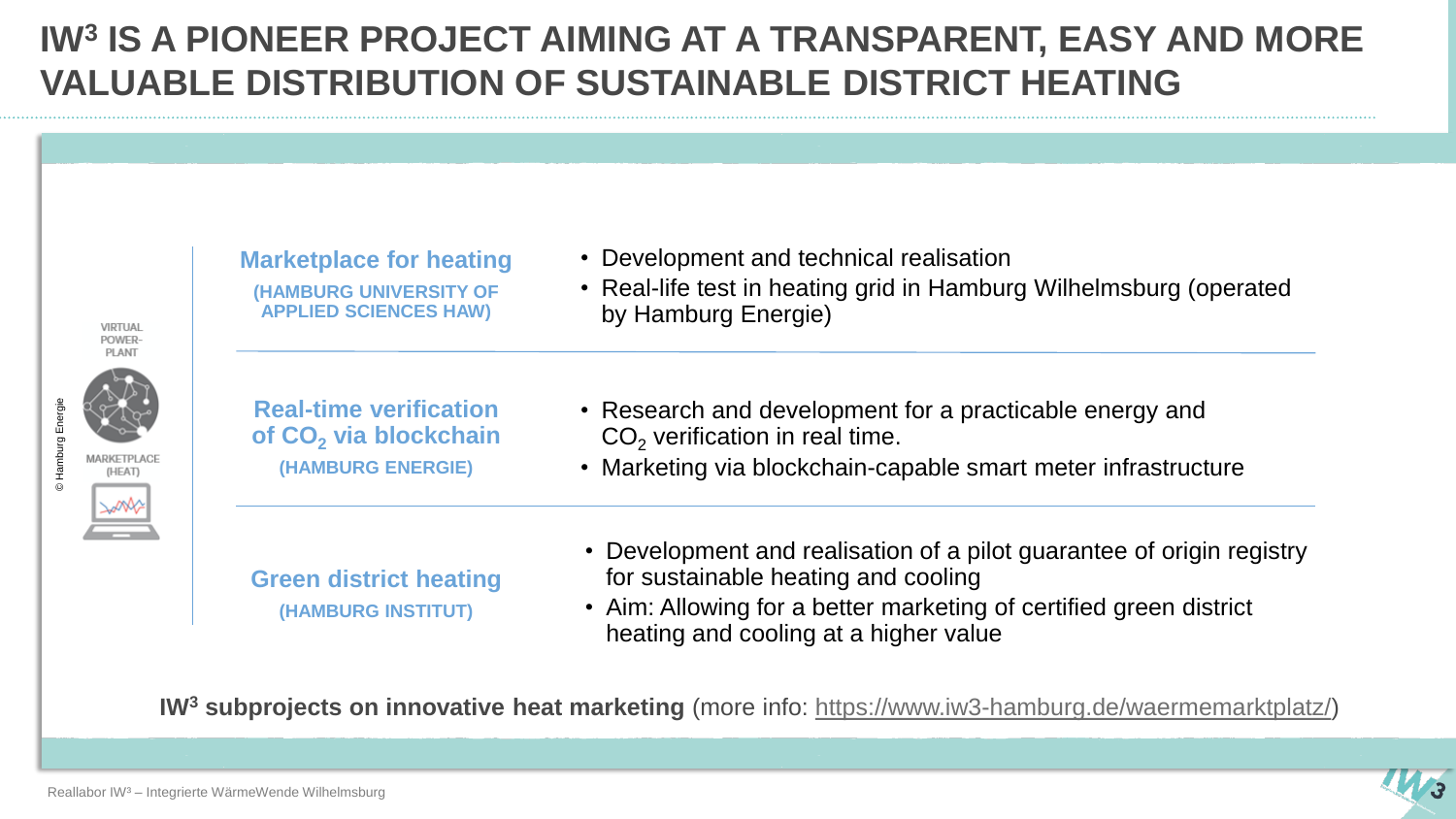#### **AIMS OF THE IW<sup>3</sup> SUB-PROJECT GREEN DISTRICT HEATING**

- **Project aim:** Development and implementation of a guarantee of origin registry for sustainable district heating and cooling
- **Marketing of green DHC** as a distinct product can attract consumers and provide extra revenue, which can be used to refinance renewable and waste DHC projects
- **Accounting and transparent allocation of green DHC** to buildings und districts
- Analysis of **application options**:
	- Proving fulfilment of **legal requirements** (e.g. on primary energy consumption of buildings)
	- Provide evidence for funding programmes
- **Pilot project** for Germany



© Hamburg Institut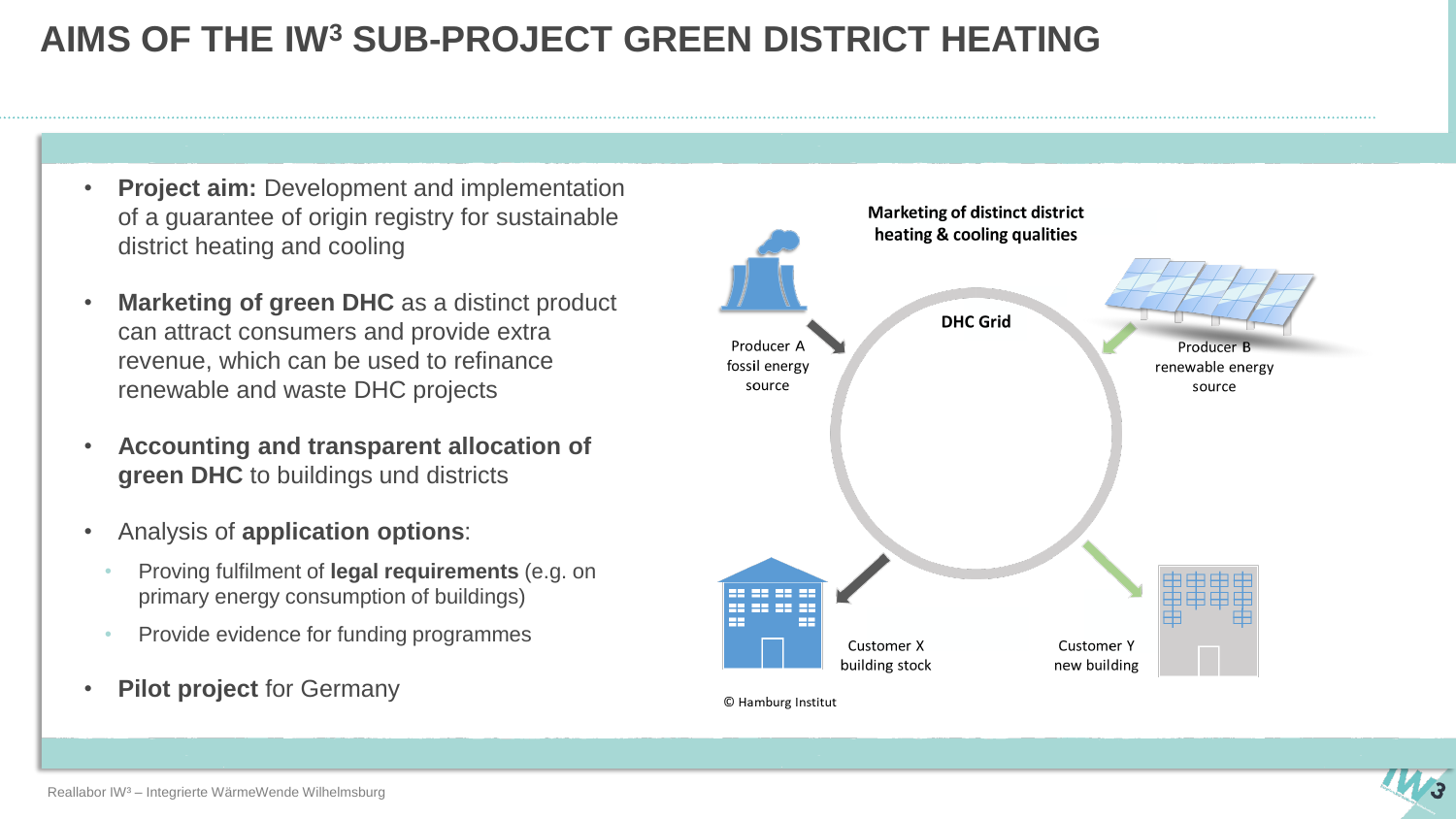### **APPROACH**

- Transfer of **experiences from the green electricity market**: legally secure tracking of green attributes of marketed district heating and cooling
- Analysis of the **energy economic, regulatory and technical framework conditions**
- **Exchange with stakeholders** on supply and consumption sides
- Implementation of a **software-based GO registry** (technical implementation by Grexel Systems)
- **Evaluation of experiences from** the use and operation of the Registry
- Analysis of **further regulatory development options** for a building- or product-specific calculation of primary energy factors (PEFs)
- **Pilot project for Germany**: findings can be incorporated into the implementation of Article 19 of the Renewable Energies Directive (EU) 2018/2001 (RED II)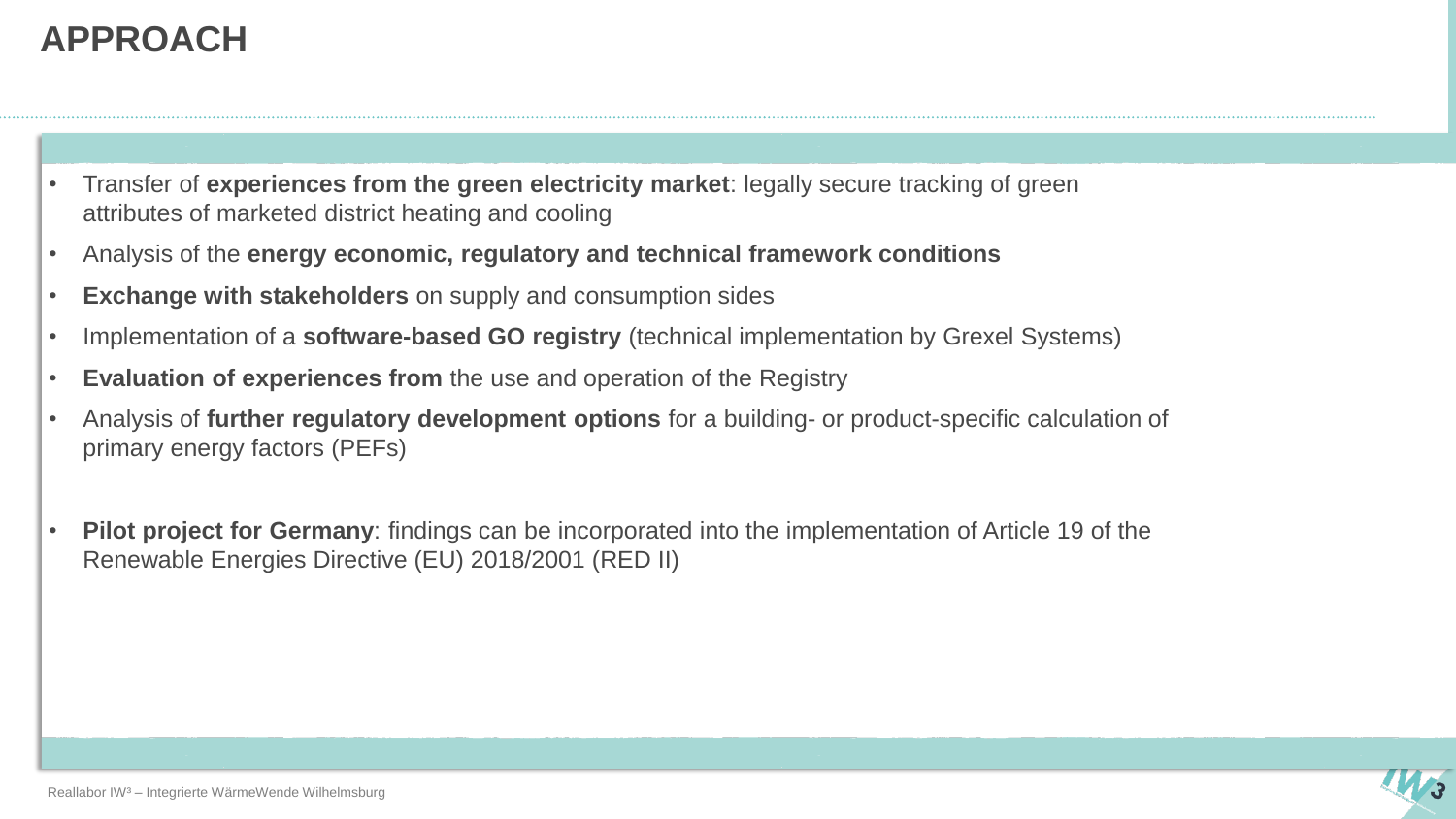### **HAMBURG INSTITUT**

- The Hamburg Institut is a consulting and research company with a focus on the energy and environmental sector. Since 2012, it has been supporting ministries, municipalities, energy industry companies, associations and other national and international stakeholders in the successful implementation of the energy transition. The Hamburg Institut pools long-standing expertise from politics, administration, business, law and technology and offers interdisciplinary research work in addition to consulting and strategy development. Since 2019, the Hamburg Institut has been part of the Averdung Ingenieure & Berater GmbH company group. More info: <https://www.hamburg-institut.com/en>
- Selected **projects and activities on guarantees of origin:** 
	- **[GO4Industry:](https://go4industry.com/)** Prospects for the use of guarantees of origin in industry (Nov. 2020 May 2022, funded by the Federal Ministry for the Environment (BMU), cooperation partner: GreenGasAdvisors)
	- **[Regional green](https://www.umweltbundesamt.de/sites/default/files/medien/5750/publikationen/2021-06-30_cc_50-2021_ausweisung_regionaler_gruenstrom.pdf) electricity in electricity disclosure** (April 2020 May 2021, commissioned by German Environment Agency (UBA), cooperation partner: imug)
	- **[Market analysis](https://www.umweltbundesamt.de/sites/default/files/medien/1410/publikationen/2019-08-15_cc_30-2019_marktanalyse_oekostrom_ii.pdf) of green electricity and GOs** (2017 2019, commissioned by: German Environment Agency (UBA), cooperation partners: IZES, imug)
	- Participation in the **revision of the guarantee of origin standard EN 16325** (Dr. Alexandra Styles): Member of the DIN working group, co-chair of the Project Team Heating & Cooling at CEN/CENELEC JTC 14 Working Group 5 "Guarantees of Origin related to energy"

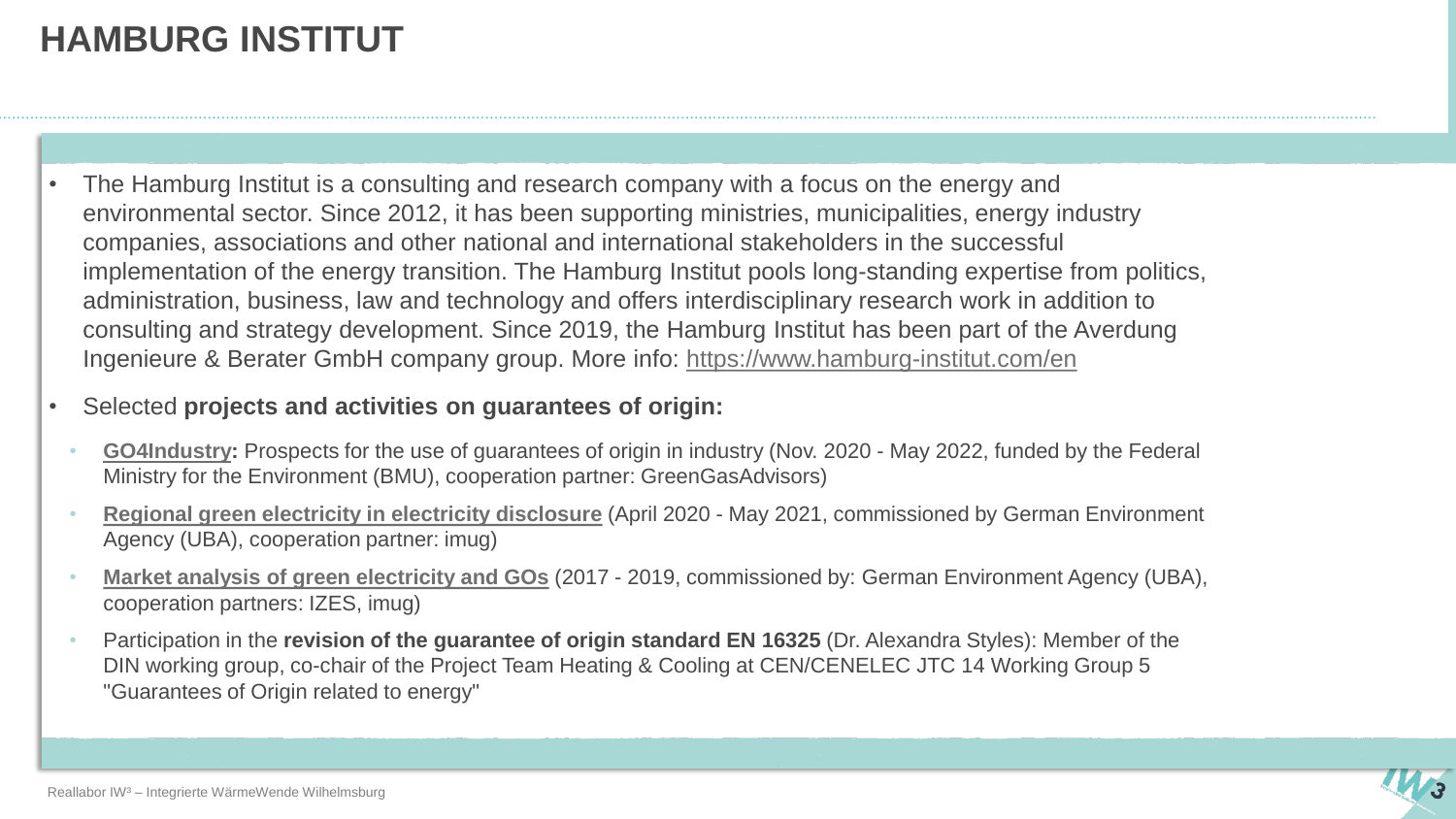#### **GOALS AND PROGRAMME OF THE WEBINAR**

- Presentations:
	- Legal framework conditions for extending Guarantees of Origin to heating and cooling (Jonathan Claas-Reuther, Hamburg Institut, Senior Consultant)
	- Design options for a Guarantees of Origin system for heating and cooling (Dr. Alexandra Styles, Hamburg Institut, Senior Researcher)
	- How do IT systems support GOs for new energy carriers? (Laura Malinen, Grexel, Project manager)
- Discussion of heating & cooling GO system and registry design options with Issuing Body experts and experts of CEN/CENELEC JTC 14 Working Group 5 "Guarantees of Origin related to energy"